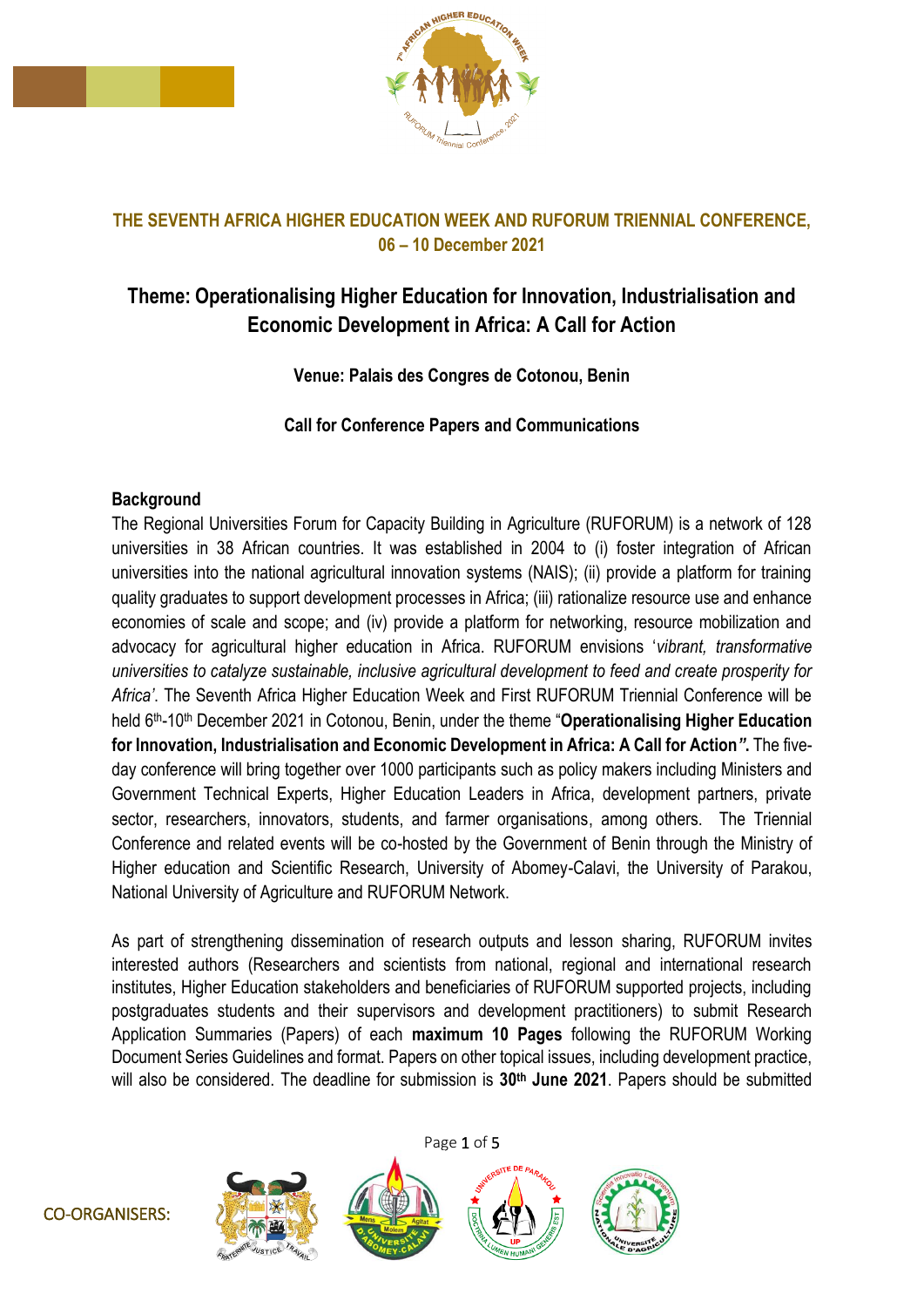

through [triennialpapers@ruforum.org.](mailto:triennialpapers@ruforum.org) All submissions will be **scanned for originality through the antiplagiarism software, peer reviewed** and **published as open access resource materials** with a serialized RUFORUM Working Document Series (ISSN: 1993-8462) which will be made available to various stakeholders through the RUFORUM Institutional Repository [\(https://repository.ruforum.org/\)](https://repository.ruforum.org/).

The RUFORUM Working Document Series is published in French and English. Therefore, authors are requested to submit papers in either English or French. For inquiries about your submission, please contact us through [triennialpapers@ruforum.org.](mailto:triennialpapers@ruforum.org) The papers will be published in a series of issues with the first anticipated publication date for accepted papers being 31st March 2021.

#### **Thematic areas**

As part of the proceedings of the RUFORUM Triennial Conference, we invite interested individuals to submit papers for presentation orally or as posters focusing on the application of biological, ecological and social knowledge to the development of agri-food systems including livestock production, food and nutritional security and environmental resources management. We also encourage communication between professionals and scientists who share a common interest in digital innovations, data management, economics, policy analysis, and experiences from education and research institutionscommunity engagement. Please note that we will follow a peer-review process to ensure quality and international interest of the submissions. The following thematic areas will be addressed:

#### **1. Enhancing agri-food systems productivity**

Agriculture has remained the pillar of most sub-Saharan African economies, employing more than 60% of the African population and provides material and economic resources for its people. In African countries, the agriculture sector contributes to gross development product and export. Despite its vital importance for reducing rural poverty and increasing social equality, the agri-food system sector in Africa countries is facing considerable challenges, among which is poor productivity, low quality inputs, adverse drought and climate effects, and rapid population growth. The projections by 2050 suggest that more than 50% of the increase in the world population will come from Africa. In this context, innovative agricultural research outputs will be important to contribute to meet the increasing needs in terms of food supply and nutrition security. In particular, we will welcome submissions in the categories of reviews, research and opinions that deal with (and not limited to) (i) **agronomic practices, environment, sociology, integrated pests and disease management**; (ii) **post-harvest management, value addition and marketing**; (iii) **invasive pests and crop diseases in Africa**; (iv) **biosafety, bioethics and bio-risk management**; (v) **agriculture and health interface**; (vi) **nexus approaches for food value chains and transforming agri-food systems**; (vii) **application of nuclear science in agriculture**; and (viii) **precision agriculture and robotics**.

Page 2 of 5

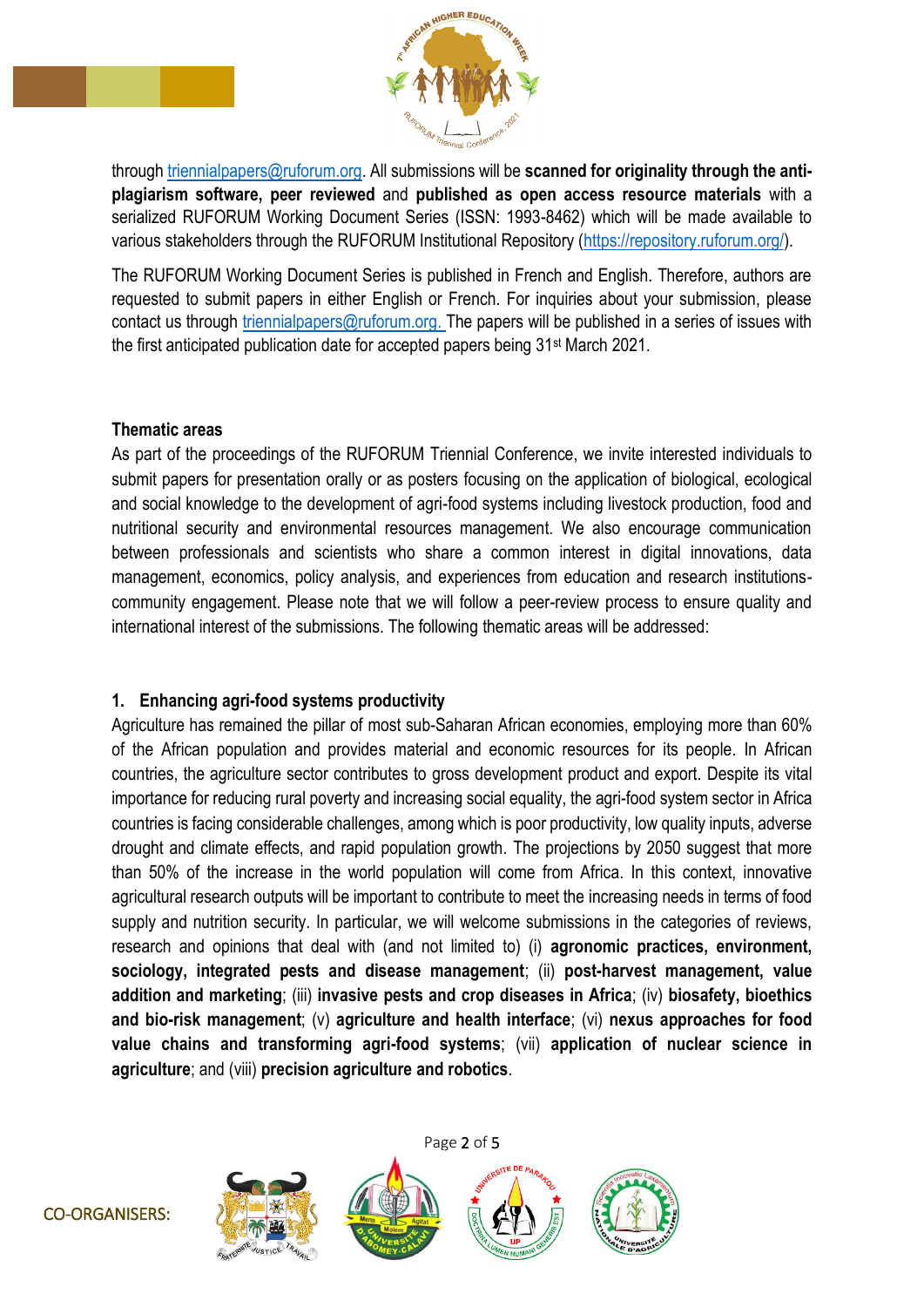

### **2. Strengthening livestock production systems**

In areas of intense drought and where lands are arid, livelihoods of smallholders farmers are sustained though livestock keeping. However, the dynamics of dryland areas in the face of unpredictable climate effects, the inadequate animal production systems, low quality inputs, animal pests and parasites, transboundary and zoonotic diseases are considerable challenges infringing on productivity of livestock production systems in Sub Saharan Africa. This thematic area calls for papers that explore (i) **animal genetic resources**, (ii) **intensive and extensive animal production systems**, (iii) **feed and feed resources**, (iv) **energy coupling of livestock resources**, (v) **animal pests, parasites, transboundary and zoonotic diseases in Africa**;

### **3. Improving food and nutritional security**

Food security remains a critical and most debated issue, not only by virtue of being the second UN SDG goal, but also by the fact that it is increasingly affecting livelihoods, resilience and hope for the future generation. One the 2030 SDG Target is to halve the number of stunted children, however, currently more than 820 million people in the world are still hungry today, underscoring the immense challenge of achieving food and nutritional security. In this thematic area, we seek to address the challenges of achieving food security and the constraining aspects of food production and healthy diets. In particular, we will welcome research and opinion papers beyond agri-food systems targeting (i) **policies and priorities to ensure food and nutritional security**; (ii) **approaches that improve food and nutritional security**, (iii) **food nutritional quality, food fortification and food safety,** and (iv) **biosafety, bioethics and bio-risk management**.

#### **4. Sustainable water and environmental resources management**

Environmental and water resources have a central place in most political debates, as they sustain most services that contribute to enhance human life. However, industrialization and the need to feed the increasing number of people on earth have resulted in unsustainable and wasteful use of the resources. Sub-Saharan African countries are not immune to the negative impacts of misuse of natural resources, the greenhouse gas emission and deforestation that result from overexploitation of forest resources, agricultural intensification and wasteful relocation of lands. In this thematic area, we seek for research, review and opinions papers that cover issues affecting Africa's (i) **agro-biodiversity**; (ii) **resilience to climate change and extreme natural hazards**; (iii) **agricultural greenhouses gases and Climate Change,** (iv) **innovations and advances in soil fertility and soil health systems**, and (v) **integrated soil and water resource management practices**. Further, interest is sought from articles that seek to address i) how disasters, hazards, crisis, and emergencies such as COVID-19 Pandemic and the global environmental change such as climate change affect the continuity and sustainability of families,

Page 3 of 5

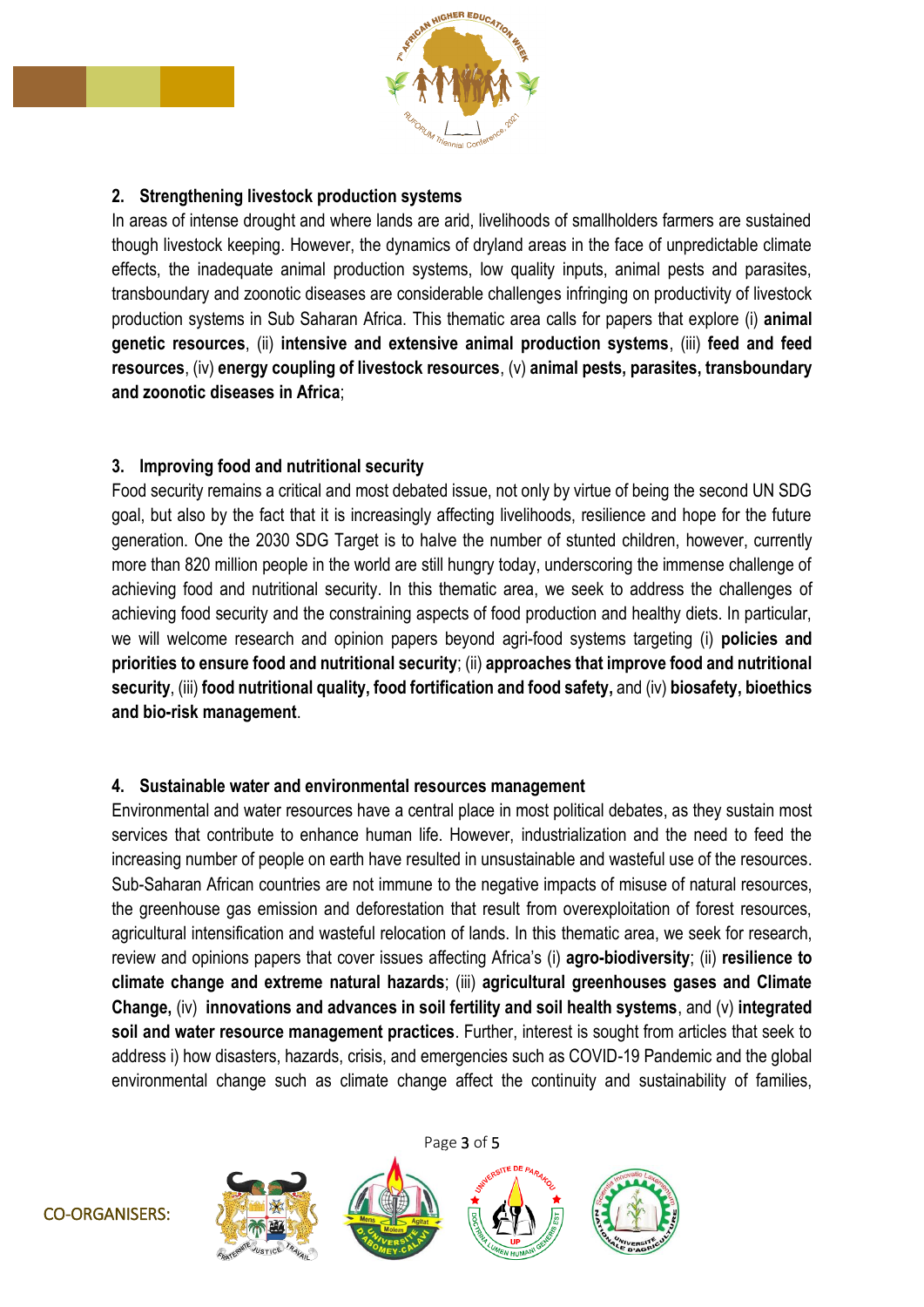

communities, institutions, or even countries; and ii) how to integrate mitigation or resilience into the recovery process to build back better or to achieve sustainable development.

### **5. Use of digital innovations, data management, economic and policy analysis**

Digital solutions and data management play a critical role in the transformation and promotion of inclusive growth of many developing countries, as they are projected to bring knowledge and skills to solve problems and evaluate evidence to make decisions. Digital innovations have also been shown to have a central role in the 4th industrial revolution and modernization of smallholder agriculture. Substantial efforts have been made in recent years to increase use of digital innovations in agriculture. Further, the recent COVID-19 pandemic has exposed African universities and governments to high vulnerability of uncertainty in the future of higher education. While some universities have partially migrated to online teaching, many others are still struggling with online education and student access to learning. This thematic area seeks articles, opinion papers and review papers on (i) **digitalization of higher education systems**, including **blended learning for improving access to education**, (ii) **digitalization of agricultural extension systems**, (iii) **foresight, data and knowledge management**, (v) **4IR and modernising smallholder agriculture**; (vi) **decision support system to guide future planning, as well as business models for economic growth; and (vii) agricultural policy analysis.**

# **6. Upscaling impact of University and community connectedness**

Universities have a critical role to play in community transformation through technology and knowledge transfer. However, at the present, only few universities in Sub-Saharan Africa strive to work closely with communities through long term engagement of their students and farmers. For instance, the Regional Universities Forum for Capacity building in Agriculture, in partnership with the MasterCard Foundation, and two universities in East Africa, notably Gulu University and Egerton University, are implementing a new model of agricultural education that links universities to rural communities, with emphasis on small farming communities. For large scale impact on the African continent, it is necessary to lesson learn and share experiences on the different engagement mechanisms. This thematic area seeks to focus on sharing information and facilitate exchange on the impact of University and community connectedness across the continent. In particular, we will welcome submission that focuses on (i) **trade-offs in agricultural expansion**; (ii) **community action research**; (iii) **field attachments mechanisms;** and (iv) **university-community engagement** (eg. traditional extension, student extension delivery services or placement/internship)

# **7. Entrepreneurship and youth employability**

Africa has the world's youngest population with about 60% of it being under 35 years old, of which 420 million are aged between 15 and 35. Between 2000 and 2008, Africa's working age population (15-64

Page 4 of 5